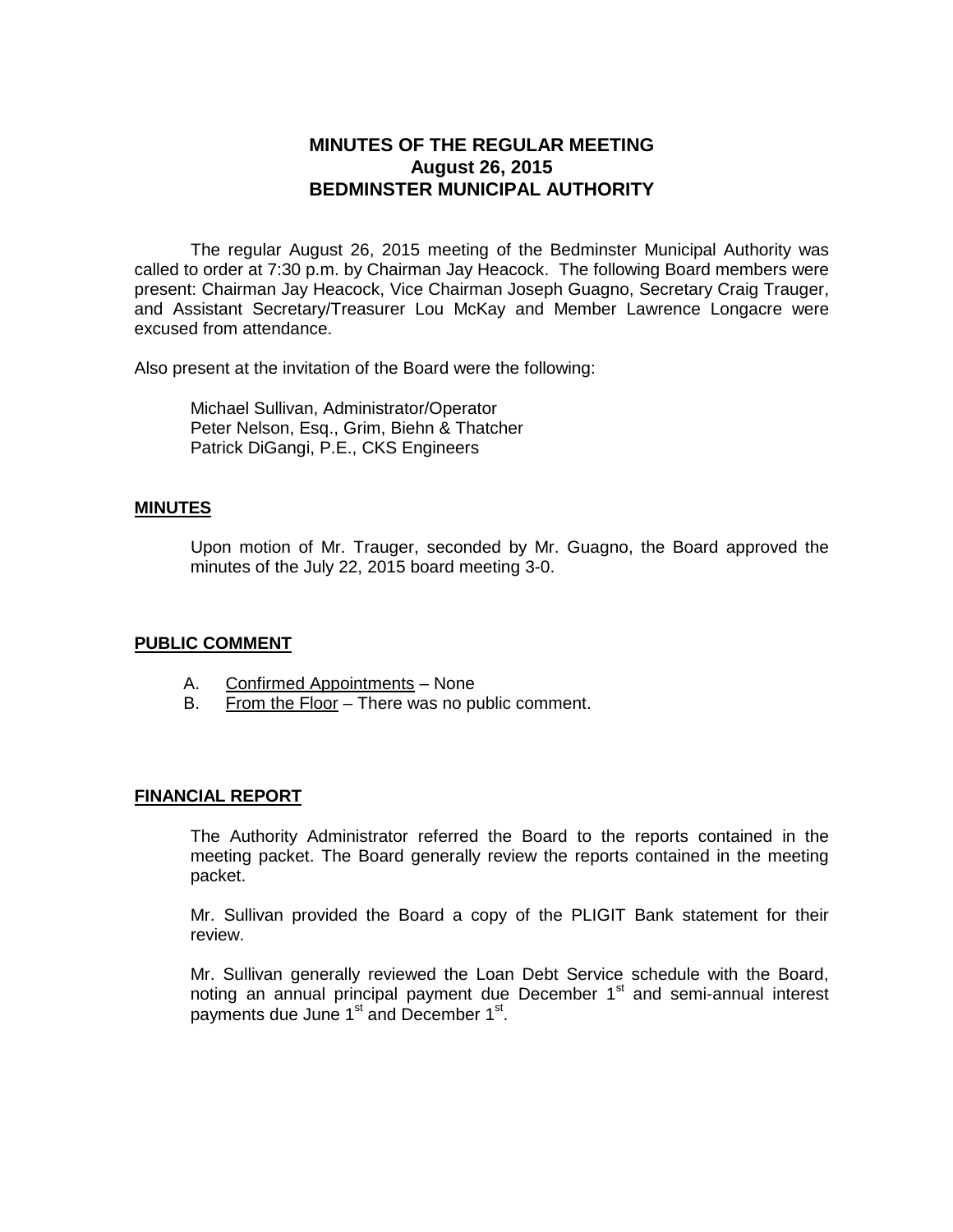### **TREASURER'S REPORT**

1. Mr. Sullivan read the Treasurer's Report, dated August 26, 2015. A motion was made by Mr. Guagno, seconded by Mr. Trauger to approve the Treasurer's Report of - \$64,975.32 (Pennland Farms - \$10,233.05 Estates at Deep Run Creek \$7,962.57). The motion passed with a 3-0 vote.

### **SOLICITOR'S REPORT**

### **Authority Business**

Mr. Nelson referred the Board to his written report.

**Developments** – The Authority Solicitor briefly updated the Board on the Weis Market project.

Weiss Markets – Weiss Markets has been unable to obtain the necessary easements for the Water and Sewer installation as well as the storm water system. The Authority Solicitor is working with the developer.

### **ENGINEER'S REPORT**

#### **Authority Projects**

The Authority's Engineer generally reviewed the projects within the written engineering report.

**Wigton Cirlce Sewer Replacement Project** – The project is in the maintenance period. However, the Authority Engineer was contacted by Continental properties regarding two issues;

- 1) A Verizon box was damaged. The Engineer contacted Verizon and the box has been repaired.
- 2) Several homes are missing the numbers located on the curb in front of their homes due to the replacement of the curbs.

**Kern Drive Sewer Replacement Project** – The project is complete, pending the punch list items.